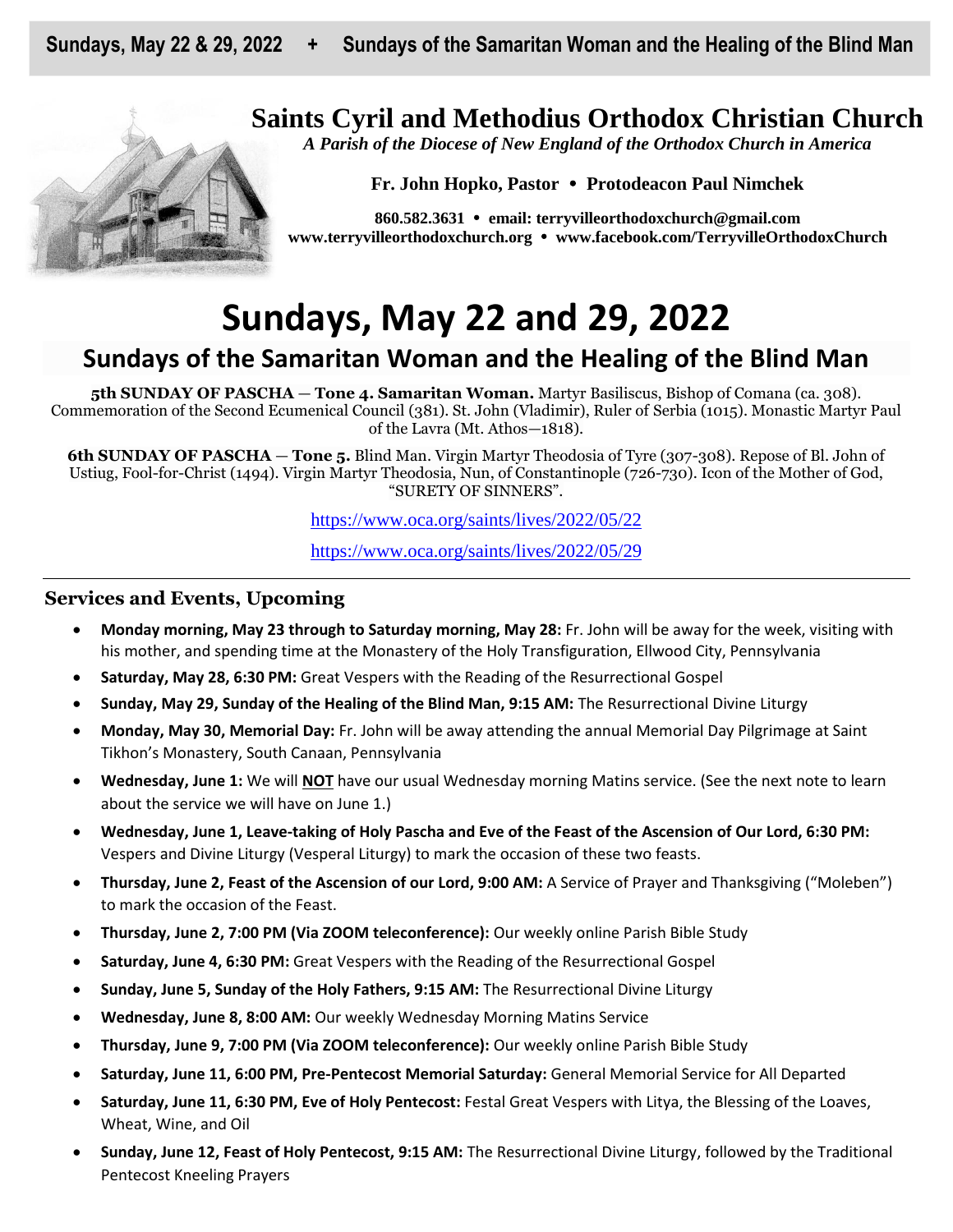# **PARISH PRAYER LIST**

#### **We pray for all victims of disease, disaster, difficulty, and senseless violence throughout the world.**

#### **+ THOSE WHO HAVE DEPARTED THIS LIFE:** *Memory Eternal!*

*We pray for all the thousands of victims of COVID-19. We pray for all those who have perished in Ukraine, due to the war going on there. Lord have mercy.* 

#### *Newly Departed*

| Archbishop Paul of Chicago—reposed on Holy Pascha       | d. 4/24/22 |
|---------------------------------------------------------|------------|
| James "Jim" B.—husband of Nancy B. of the W'bury Parish | d. 5/22/22 |
| Kevin-son of a Hartford parishioner; victim of cancer   | d. 4/13/22 |

#### *Anniversaries of Repose – Memory Eternal!*

| Archpriest John Markovich            | 5/24/1989 |
|--------------------------------------|-----------|
| Irina Cherkasevich                   | 5/24/1992 |
| Olga Sobestanovich                   | 5/26/1931 |
| Vassily Murin                        | 5/27/1915 |
| <b>Steven Shewchyk</b>               | 5/27/1983 |
| Nicholas Andrash                     | 5/27/1985 |
| Helen "Nellie" Biscoe                | 5/27/1995 |
| Anna (Yurchyk) Guba (Frank's mother) | 5/29/2008 |
| Anastasia Panasuk                    | 5/30/1974 |
| John Pavelchak                       | 5/31/1920 |
| Nicholas Banziruk                    | 5/31/1949 |
| Francis Chevorniak                   | 5/31/1956 |
| Christine Pasachnuk                  | 5/31/1962 |
| Archpriest Joseph Fedoronko          | 5/31/1971 |
| Mary (Markovich) Dailey              | 5/31/2001 |
| Steven Kraynak                       | 6/2/1982  |
| Barbara Lisyk                        | 6/3/1933  |
| Matthew Kopcha                       | 6/3/1958  |
| <b>Walter Petroff</b>                | 6/3/1975  |
| Anna Arburr                          | 6/4/1986  |

#### **THOSE IN NEED OF GOD'S MERCY AND HELP**

*First of all, we pray for all those suffering due to COVID-19, and those working to alleviate their suffering. We pray for all those suffering presently in Ukraine, due to the war going on there.* 

#### *Persons captive and suffering for the Faith*

Metropolitan Paul and Archbishop John—hostages in Syria

#### *Those who are sick and suffering*

Priest Ceraphim—a Diocesan priest; suffered a heart attack on May 6 Priest John M.—a young priest, suffering with a vexing illness Archpriest Nicholas—upcoming surgery, to repair knee injury Matushka Anne Hosking—chronic illness; in need of our prayers Matushka Ann S.—chronic health challenges Fyodor (Frank) G.—suffering from Multiple Sclerosis (MS) Dolores T.—permanent colon malfunction following colon cancer treatment Donna—Ann S.'s niece, Deb W.'s cousin; kidney disease Dayrl—Ann S.'s niece, Deb W.'s cousin; kidney disease JoAnn—acquaintance of Jeanne Moore; ovarian cancer MaryEllen—Louine K.'s daughter-in-law; suffering with Huntington's Disease Yelena "Lenna" M.—overcoming, by God's grace, serious health challenges Katie and Aubrey—a mother and daughter for whom we have been asked to pray Tanya B.—suffering long-term and lingering effects of brain hemorrhage Claudia A.—Waterbury parishioner; health challenges and now widowed Mary Lynn—friend of Donna O.; battling breast cancer Barbara—friend of Patty N.; unwell and in need of prayerful support Michael "Mike" L.—ongoing health issues child George—young son of a Kenyan Orthodox priest; quite unwell Bill M.—struggling with health issues, please keep in prayer Paula—friend of Jim L.; struggling with cancer

Dimitri—brother of Carolyn P.; health issues Maryna B.—dealing with some health issues Thomas—Patty N.'s nephew; battling cancer Wayne—Donna O.'s father George Kla.—our fellow parishioner; facing a variety of health challenges Lorraine—friend of Joan M.; cancerous blood disease Joseph—friend of Jeanne M.; in need of prayers Dianna—Jennifer W.'s mother; suffering some health problems Thomas—fighting cancer; father of a friend of the Parish (S.H.) Yvonne K.—a person we have been asked to pray for; multiple myeloma Mark—friend of a parishioner (F.G.); critically ill Domenic—friend of a parishioner (F.G.); facing serious illness Louis—friend of a parishioner (F.G.); facing serious illness Brittney—facing possibly severe health issues; at the request of Kathy M. Albert ("Al")—in need of prayers for healing; very unwell Kathy S.—Waterbury parishioner; facing health challenges Earlene L.—Mike and Jim L.'s mother; health issues Natonya L.—Mike and Jim L.'s family member; heart surgery Bach-Loan—a neighbor of Jeanne M.'s; recent serious health challenges Barbara S.—W'bury parishioner; recovering from surgery Rick—Deacon Paul and Patty's nephew; Rick is unwell and in need of prayers Peter—Deacon Paul and Patty's acquaintance; battling leukemia Christina—surgery for cancer on March 14; acquaintance of Fr. John H. Marisa—a 13-yr-old girl, acquaintance of the Nimcheks, who is quite unwell Stephen—facing health challenges; at request of Marilou P. Emily—acquaintance of the Nimcheks; a person facing serious illness, courageously Dorothy F.—Waterbury parishioner; unwell and in need of our prayers Mike—battling some health challenges Robert J.—dealing with some health issues

Jeanne M.—healthy, but dealing with other challenges at this time

#### *Shut-ins and those resident in long-term Care Facilities*

Alex—John D.'s brother; suffering permanent effects of stroke Dolores—Bob M.'s mother; resident in long-term eldercare

#### *Mother and Newly born child*

Yuliia and her newly born child Milana—Milana was born on May 6 in Kyiv after only 29 weeks of pregnancy. Milana weighed two pounds at birth, and is still in neonatal intensive care, in critical, yet stable condition. Yuliia is Maryna B.'s sister-in-law.

#### *Expectant Mothers*

Lucy and the child to be born of her—Lucy C. is our fellow parishioner Maura and the child to be born of her—Maura is Lucy and David C.'s friend Katherine and the child to be born of her—relative of the Hopkos Sharon and the child to be born of her—acquaintance of Fr. John H.

#### *Travelers, Those Soon to be Traveling, and Those Apart from Us*

Fr. John H.—will be traveling, May 23 to May 28 Yelena "Lenna" M.—traveling abroad John "Jack" K.—traveling this coming week

#### *Those from among us serving on active duty in the Armed Forces*

Joel O.—U.S. Navy; hospital corpsman ("medic") Joseph B.—a Terryville neighbor; U.S. Marine Corps Joshua P.—husband of a niece of Fr. John's; U.S. Army officer and helicopter pilot Alexander—relative of Carolyn P.; 82nd Airborne Division U.S. Army soldier Derek—relative of Carolyn P.; U.S. Army soldier Ruben—acquaintance of the Hopkos, deployed U.S. Marines Corps pilot

#### *Wedding Anniversaries*

| Elena & James Watras                      | 5/22 |
|-------------------------------------------|------|
| Salvatore & Cynthia (Belonick) Giuliano   | 5/23 |
| Grzegorz "Greg" and Olga (Zyla) Fedorczak | 6/4  |
| Birthdays                                 |      |
| Deborah Wegh                              | 5/25 |
| Thomae "Tom" Wille                        | 5/20 |

| ____                 |      |
|----------------------|------|
| Thomas "Tom" Wills   | 5/29 |
| Elliott Wingate      | 6/1  |
| James "Jim" Liverman | 612  |
|                      |      |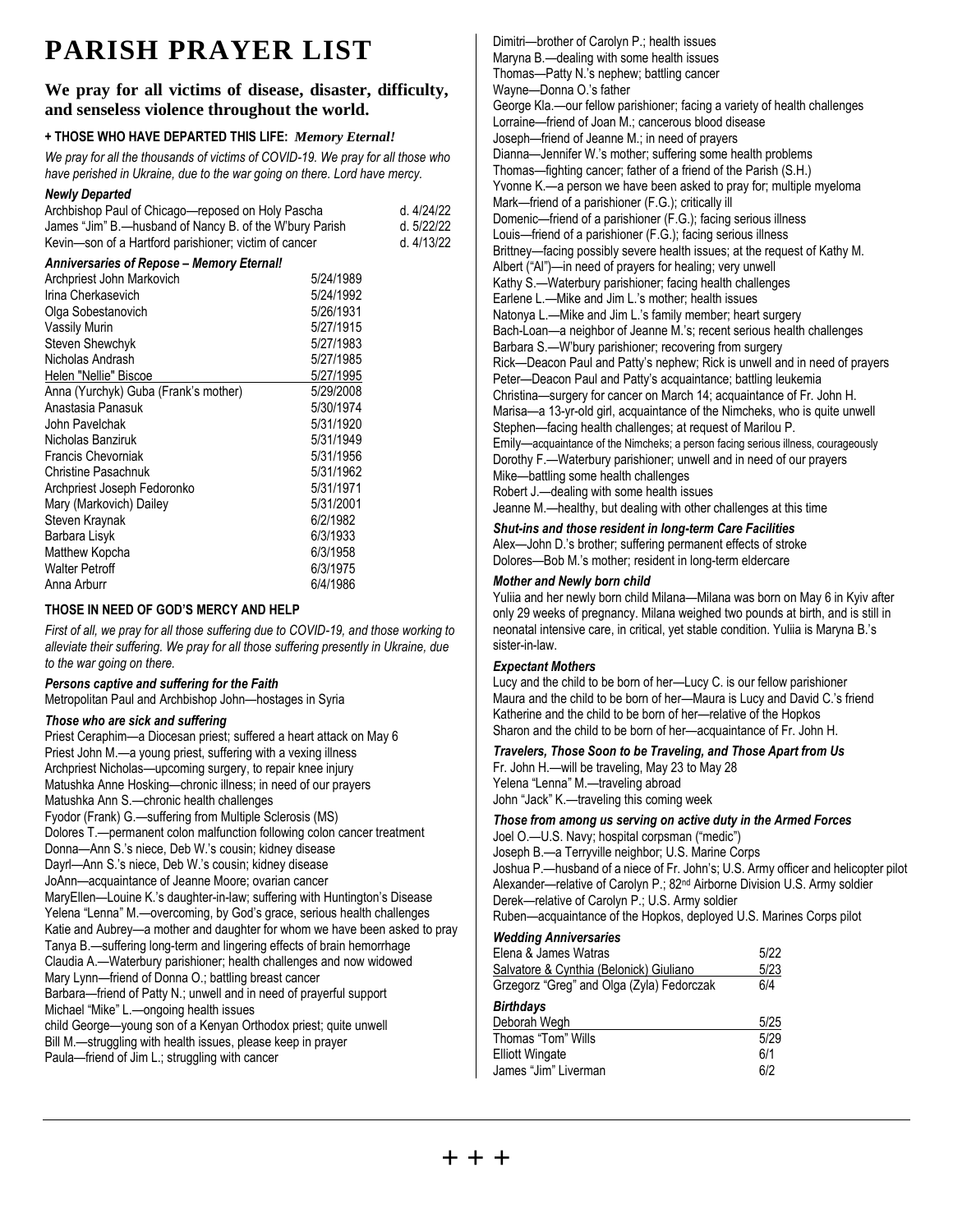### **Fr. John away this week (5/23 to 5/28)**

Fr. John will be away from early Monday morning, May 23, through to Saturday morning, May 28. He will be visiting family in western Pennsylvania, and, also, visiting Holy Transfiguration Monastery, Ellwood City, PA, where he will be presiding at Divine Liturgy on Wednesday morning, May 25. (The Monastery streams their services at this link: [https://www.orthodoxmonasteryellwoodcity.org/chapel.](https://www.orthodoxmonasteryellwoodcity.org/chapel))

During Fr. John's absence, in the case of a true pastoral emergency requiring the ministry of a priest, please contact Fr. David Koles at 860-573-0013.

Alternatively, you may also contact any priest of one of the parishes of the Diocese of New England's Connecticut Deanery: [https://www.oca.org/clergy/deanery/OCA-NE-CTD.](https://www.oca.org/clergy/deanery/OCA-NE-CTD)

You may also reach out to our parish deacon, Protodeacon Paul Nimchek at 860-489-3220.

## **Additional Prayers Requested**

**Prayers Requested:** Maryna B., friend of our Terryville Parish, and a native of Kharkiv, Ukraine, asks prayers for the health and salvation of her family and friends in Ukraine, including, specifically, her grandmother **Larissa**, her brother **Dmytro**, her sister-in-law **Yuliia**, and Yuliia and Dymtro's prematurely born newborn daughter, **Milana** (see next note), and, also, for **Alexander** and **Aleksey**. Maryna's grandmother, Larissa, and other family and friends, are still in Kharkiv, a city whose people are suffering greatly at this time, due to attacks by the military of the country of Russia. (Lord, hear us and have mercy!)

**Prayers Requested:** *Related to the request made above:* Maryna Bharara's sister-in-law, Yuliia, for whom we have been praying, went into premature labor on May 6, at 29 weeks of pregnancy. That day, May 6, Yuliia delivered a baby girl, Milana, who only weighed 2 pounds at birth. Baby Milana is presently in a Neonatal Intensive Care Unit (NICU) in Kyiv, Ukraine, where Yuliia has been living. Little Milana is presently in critical, yet stable condition. Yuliia had received permission from the United States government to come to the United States to join family resident here, but now, of course, circumstances are different. Please, pray for Yuliia, her husband Dmytro, and their newly born child, Milana.

**Prayers Requested:** Lenna M., our fellow parishioner, also asks prayers for the health and salvation of family members in and from Ukraine, including, specifically, her second cousin **Ludmilla**, Ludmilla's daughter **Nadia**, Nadia's husband **Alexei**, and their children **Sofia** and **Anna**. (Lord, hear us and have mercy!)

### **Congratulations Graduates!**

- Sean O., son of Mark O. and Karry O., has graduated from Rensselaer Polytechnic Institute (RPI) with a dual Bachelor's of Science degree in Computer Science and Game Simulation Arts and Sciences. Sean is now working for a company in New York State that creates educational games. Congratulations and Many Years!
- Nicholas O., son of Tim O. and Donna O., has graduated from Rensselaer Polytechnic Institute (RPI) with a Master's Degree in Mechanical Engineering. Nick will soon be starting a new job in Florida. Congratulations and Many Years!
- Emery W., son of Greg W. and Deb W., has graduated from the University of North Carolina School of the Arts with a Master's Degree in Performance (String Bass). Emery will soon be back here in Connecticut, and we look forward to welcoming him home and congratulating him here at Church. Congratulations and Many Years!

**Are you (or someone in your family) graduating?** If you or a member of your family is graduating this spring, please let us know, so that we might share the news with our Parish Family, and offer our congratulations and prayerful best greetings and congratulations.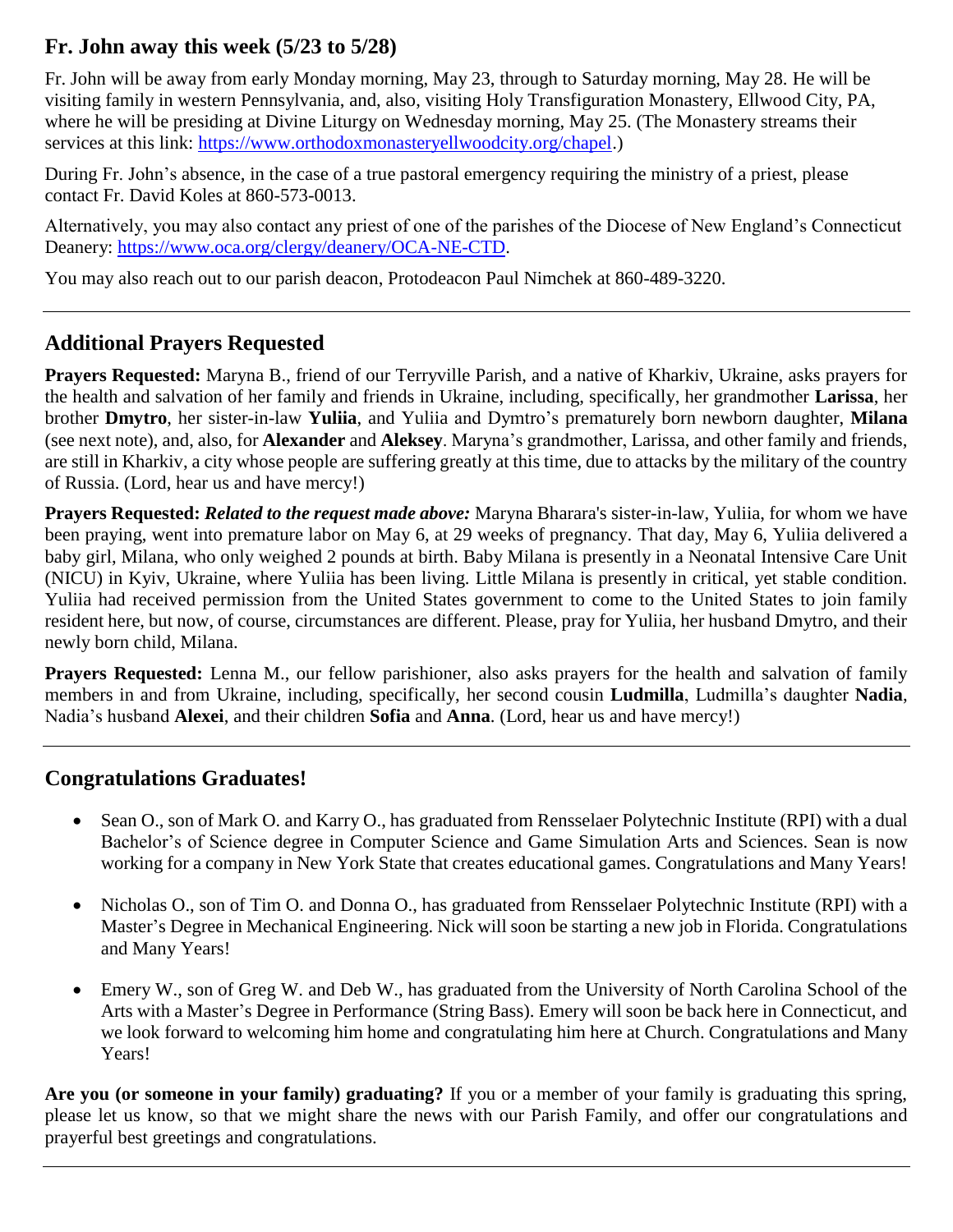# **Readings from Holy Scripture**

#### *Scripture Readings for the Fifth Sunday of (Fourth Sunday after) Pascha, called the Sunday of the Samaritan Woman*

#### **The Reading from the Acts of the Holy Apostles (Acts 11:19-26, 29-30)**

At that time, those who were scattered because of the persecution that arose over Stephen traveled as far as Phoenicia and Cyprus and Antioch, speaking the word to none except Jews. But there were some of them, men of Cyprus and Cyrene, who on coming to Antioch spoke to the Greeks also, preaching the Lord Jesus. And the hand of the Lord was with them, and a great number that believed turned to the Lord. News of this came to the ears of the church in Jerusalem, and they sent Barnabas to Antioch. When he came and saw the grace of God, he was glad; and he exhorted them all to remain faithful to the Lord with steadfast purpose; for he was a good man, full of the Holy Spirit and of faith. And a large company was added to the Lord. So Barnabas went to Tarsus to look for Saul; and when he had found him, he brought him to Antioch. For a whole year they met with the church, and taught a large company of people; and in Antioch the disciples were for the first time called Christians. And the disciples determined, every one according to his ability, to send relief to the brethren who lived in Judea; and they did so, sending it to the elders by the hand of Barnabas and Saul.

#### **The Reading from the Gospel according to St. John (Jn 4:5-42)**

At that time, Jesus, came to a city of Samaria, called Sychar, near the field that Jacob gave to his son Joseph. Jacob's well was there, and so Jesus, wearied as he was with his journey, sat down beside the well. It was about the sixth hour. There came a woman of Samaria to draw water. Jesus said to her, "Give me a drink." For his disciples had gone away into the city to buy food. The Samaritan woman said to him, "How is it that you, a Jew, ask a drink of me, a woman of Samaria?" For Jews have no dealings with Samaritans. Jesus answered her, "If you knew the gift of God, and who it is that is saying to you, 'Give me a drink,' you would have asked him, and he would have given you living water." The woman said to him, "Sir, you have nothing to draw with, and the well is deep; where do you get that living water? Are you greater than our father Jacob, who gave us the well, and drank from it himself, and his sons, and his cattle?" Jesus said to her, "Every one who drinks of this water will thirst again, but whoever drinks of the water that I shall give him will never thirst; the water that I shall give him will become in him a spring of water welling up to eternal life." The woman said to him, "Sir, give me this water, that I may not thirst, nor come here to draw." Jesus said to her, "Go, call your husband, and come here." The woman answered him, "I have no husband." Jesus said to her, "You are right in saying, 'I have no husband'; for you have had five husbands, and he whom you now have is not your husband; this you said truly." The woman said to him, "Sir, I perceive that you are a prophet. Our fathers worshiped on this mountain; and you say that in Jerusalem is the place where men ought to worship." Jesus said to her, "Woman, believe me, the hour is coming when neither on this mountain nor in Jerusalem will you worship the Father. You worship what you do not know; we worship what we know, for salvation is from the Jews.

But the hour is coming, and now is, when the true worshipers will worship the Father in spirit and truth, for such the Father seeks to worship him. God is spirit, and those who worship him must worship in spirit and truth." The woman said to him, "I know that Messiah is coming (he who is called Christ); when he comes, he will show us all things." Jesus said to her, "I who speak to you am he." Just then his disciples came. They marveled that he was talking with a woman, but none said, "What do you wish?" or, "Why are you talking with her?" So the woman left her water jar, and went away into the city, and said to the people, "Come, see a man who told me all that I ever did. Can this be the Christ?" They went out of the city and were coming to him. Meanwhile the disciples besought him, saying, "Rabbi, eat." But he said to them, "I have food to eat of which you do not know." So the disciples said to one another, "Has any one brought him food?" Jesus said to them, "My food is to do the will of him who sent me, and to accomplish his work. Do you not say, 'There are yet four months, then comes the harvest'? I tell you, lift up your eyes, and see how the fields are already white for harvest. He who reaps receives wages, and gathers fruit for eternal life, so that sower and reaper may rejoice together. For here the saying holds true, 'One sows and another reaps.' I sent you to reap that for which you did not labor; others have labored, and you have entered into their labor." Many Samaritans from that city believed in him because of the woman's testimony, "He told me all that I ever did." So when the Samaritans came to him, they asked him to stay with them; and he stayed there two days. And many more believed because of his word. They said to the woman, "It is no longer because of your words that we believe, for we have heard for ourselves, and we know that this is indeed the Savior of the world."